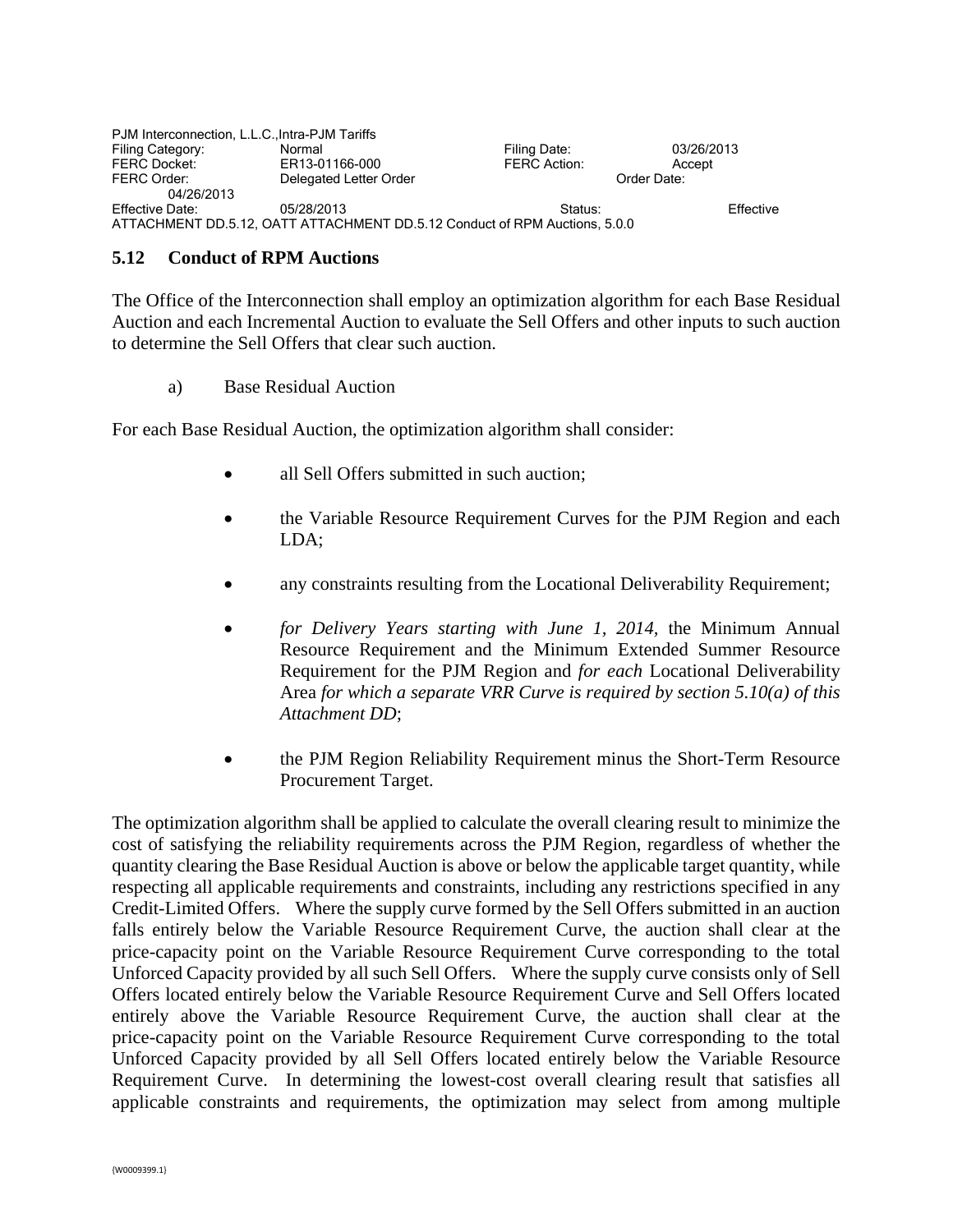possible alternative clearing results that satisfy such requirements, including, for example (without limitation by such example), accepting a lower-priced Sell Offer that intersects the Variable Resource Requirement Curve and that specifies a minimum capacity block, accepting a higher-priced Sell Offer that intersects the Variable Resource Requirement Curve and that contains no minimum-block limitations, or rejecting both of the above alternatives and clearing the auction at the higher-priced point on the Variable Resource Requirement Curve that corresponds to the Unforced Capacity provided by all Sell Offers located entirely below the Variable Resource Requirement Curve.

The Sell Offer price of a Qualifying Transmission Upgrade shall be treated as a capacity price differential between the LDAs specified in such Sell Offer between which CETL is increased, and the Import Capability provided by such upgrade shall clear to the extent the difference in clearing prices between such LDAs is greater than the price specified in such Sell Offer. The Capacity Resource clearing results and Capacity Resource Clearing Prices so determined shall be applicable for such Delivery Year.

## b) Scheduled Incremental Auctions and Supplemental Procurement Conditional Auctions.

For purposes of  $a$ -a Scheduled Incremental Auction for any Delivery Year through the 2016-2017 Delivery Year, or, for any Delivery Year beginning with the 2017-2018 Delivery Year, for purposes of the Scheduled Incremental Auction or a Supplemental Procurement Conditional Auction (if conducted), the optimization algorithm shall consider:

- The PJM Region Reliability Requirement, less the Short-term Resource Procurement Target;
- Updated LDA Reliability Requirements taking into account any updated Capacity Emergency Transfer Objectives;
- the Capacity Emergency Transfer Limit used in the Base Residual Auction, or any updated value resulting from a Backbone Transmission Conditional Incremental Auction;
- For each LDA, such LDA's updated Reliability Requirement, less such LDA's Short-Term Resource Procurement Target;
- *for Delivery Years starting with June 1, 2014,* the Minimum Annual Resource Requirement and the Minimum Extended Summer Resource Requirement for the PJM Region and f*or each LDA for which PJM is required to establish a separate VRR Curve for the Base Residual Auction for the relevant Delivery Year*;
- A demand curve consisting of the Buy Bids submitted in such auction and, if indicated for use in such auction in accordance with the provisions below, the Updated VRR Curve Increment;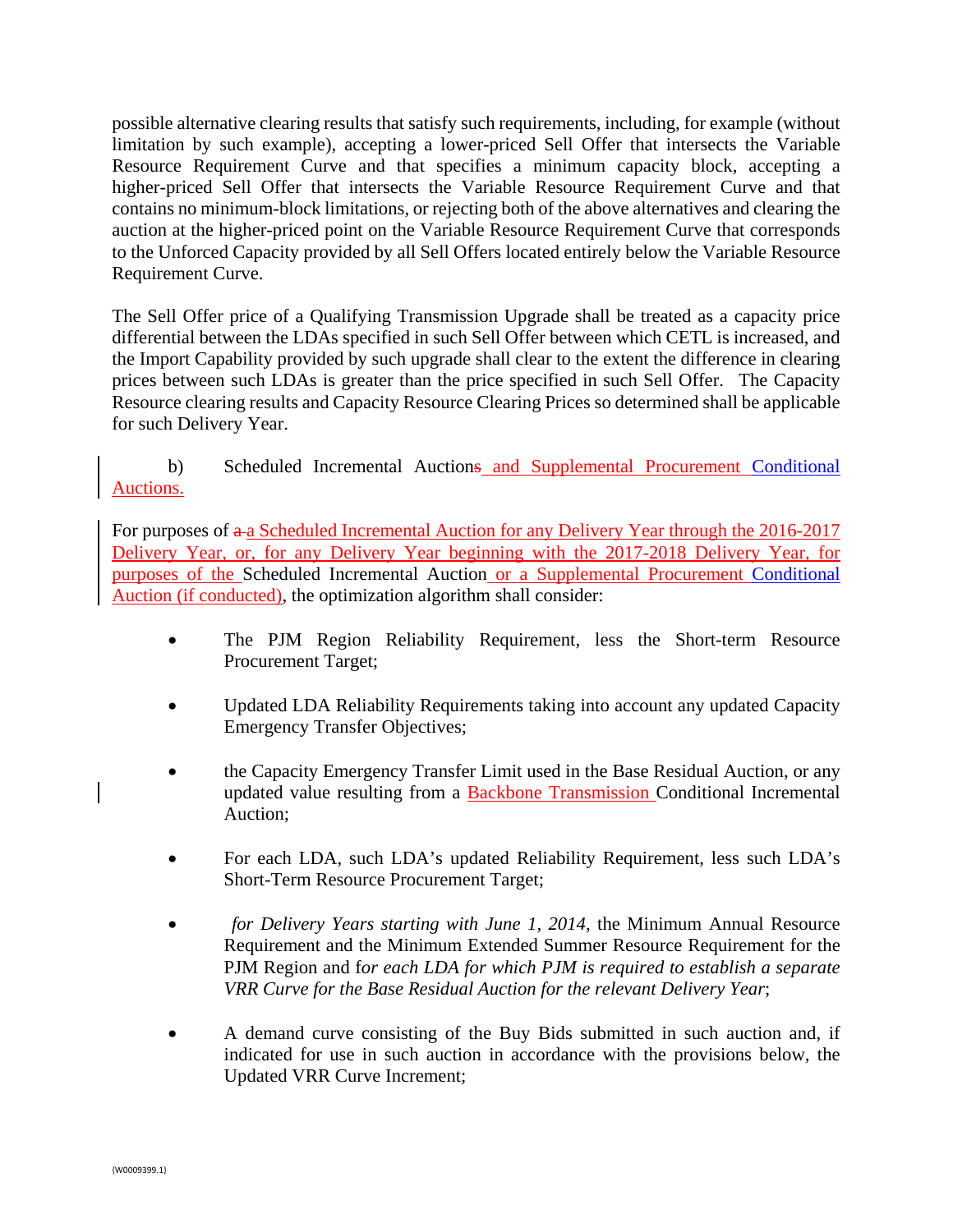- The Sell Offers submitted in such auction; and
- The Unforced Capacity previously committed for such Delivery Year.

(i-1) When the requirement to seek additional resource commitments in a Scheduled Incremental Auction for any Delivery Year through the 2016-2017 Delivery Year is triggered by section 5.4(c)(2) of this Attachment, the Office of the Interconnection shall employ in the clearing of such auction the Updated VRR Curve Increment.

(i-2) When, for the 2017-2018 Delivery Year or any subsequent Delivery Year, the requirement to seek additional resource commitments in the Scheduled Incremental Auction is triggered by section  $5.4A(c)(2)$  of this Attachment, or when the requirement to seek additional resource commitments in a Supplemental Procurement Conditional Auction is triggered by section 5.4A(e)(1)(i) of this Attachment, the Office of the Interconnection shall employ in the clearing of such auction the Updated VRR Curve Increment.

 $(ii-1)$  When, for any Delivery Year through the 2016-2017 Delivery Year, the requirement to seek additional resource commitments in a Scheduled Incremental Auction is triggered by  $-section 5.4(c)(1)$  of this Attachment, and the conditions stated in section 5.4(c)(2) do not apply, the Office of the Interconnection first shall determine the total quantity of (A) the Short-Term Resource Procurement Target Applicable Share for such auction, plus (B) the amount that the Office of the Interconnection sought to procure in prior Scheduled Auctions for such Delivery Year that does not clear such auction, minus (C) the amount that the Office of the Interconnection sought to sell back in prior Scheduled Incremental Auctions for such Delivery Year that does not clear such auction, plus (D) the difference between the updated PJM Region Reliability Requirement or updated LDA Reliability Requirement and, respectively, the PJM Region Reliability Requirement, or LDA Reliability Requirement, utilized in the most recent prior auction conducted for such Delivery Year plus any amount required by section  $5.4(c)(2)(ii)$ . If the result of such equation is a positive quantity, the Office of the Interconnection shall employ in the clearing of such auction a portion of the Updated VRR Curve Increment extending right from the left-most point on that curve in a megawatt amount equal to that positive quantity defined above, to seek to procure such quantity. If the result of such equation is a negative quantity, the Office of the Interconnection shall employ in the clearing of the auction a portion of the Updated VRR Curve Decrement, extending and ascending to the left from the right-most point on that curve in a megawatt amount corresponding to the negative quantity defined above, to seek to sell back such quantity.

(ii-1) When, for the 2017-2018 Delivery Year or any subsequent Delivery Year, the requirement to seek additional resource commitments in the Scheduled Incremental Auction is triggered by section  $5.4A(c)(1)$  of this Attachment, and the conditions stated in section  $5.4A(c)(2)$ do not apply, or when the requirement to seek additional resource commitments in a Supplemental Procurement Conditional Auction is triggered by section 5.4A(e)(1)(ii) of this Attachment and the conditions stated in section 5.4A(e)(1) (i) do not apply, the Office of the Interconnection first shall determine the total quantity of (A) the Short-Term Resource Procurement Target Applicable Share for such auction, plus (B) the amount that the Office of the Interconnection sought to procure in prior Supplemental Procurement Conditional Auctions for such Delivery Year that does not clear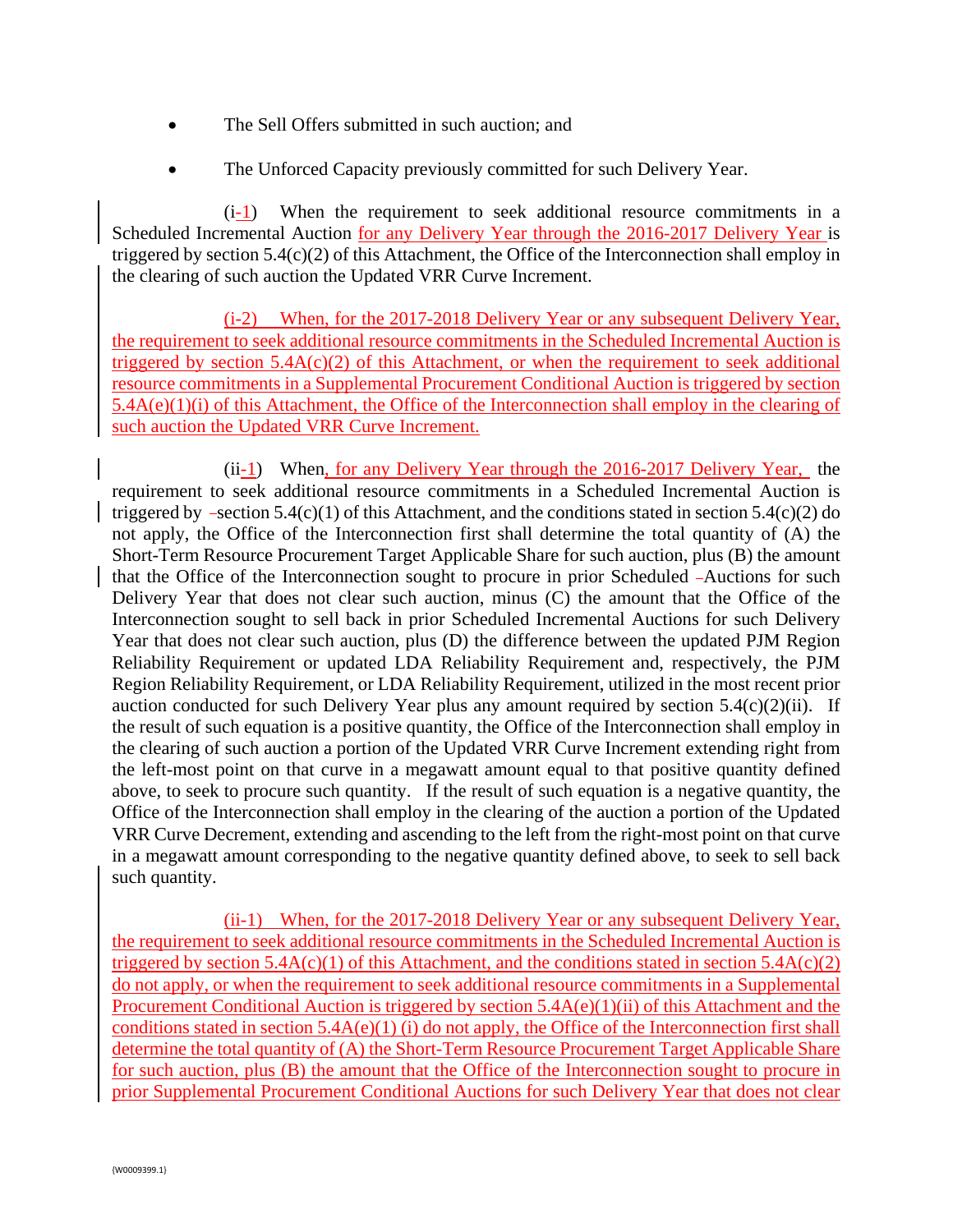such auction, plus (C) the difference between the updated PJM Region Reliability Requirement or updated LDA Reliability Requirement and, respectively, the PJM Region Reliability Requirement, or LDA Reliability Requirement, utilized in the most recent prior auction conducted for such Delivery Year plus any amount required by section  $5.4A(c)(2)(ii)$ . The Office of the Interconnection shall employ in the clearing of such auction a portion of the Updated VRR Curve Increment extending right from the left-most point on that curve in a megawatt amount equal to that positive quantity defined above, to seek to procure such quantity.

(iii-1) When, for any Delivery Year through the 2016-2017 Delivery Year, the possible need to seek agreements to release capacity commitments in any Scheduled Incremental Auction is indicated for the PJM Region or any LDA by section 5.4(c)(3)(i) of this Attachment, the Office of the Interconnection first shall determine the total quantity of (A) the Short-Term Resource Procurement Target Applicable Share for such auction, plus (B) the amount that the Office of the Interconnection sought to procure in prior Scheduled Incremental Auctions for such Delivery Year that does not clear such auction, minus (C) the amount that the Office of the Interconnection sought to sell back in prior Scheduled Incremental Auctions for such Delivery Year that does not clear such auction, plus (D) the difference between the updated PJM Region Reliability Requirement or updated LDA Reliability Requirement and, respectively, the PJM Region Reliability Requirement, or LDA Reliability Requirement, utilized in the most recent prior auction conducted for such Delivery Year minus any capacity sell-back amount determined by PJM to be required for the PJM Region or such LDA by section  $5.4(c)(3)(ii)$  of this Attachment; provided, however, that the amount sold in total for all LDAs and the PJM Region related to a delay in a Backbone Transmission upgrade may not exceed the amounts purchased in total for all LDAs and the PJM Region related to a delay in a Backbone Transmission upgrade. If the result of such equation is a positive quantity, the Office of the Interconnection shall employ in the clearing of such auction a portion of the Updated VRR Curve Increment extending right from the left-most point on that curve in a megawatt amount equal to that positive quantity defined above, to seek to procure such quantity. If the result of such equation is a negative quantity, the Office of the Interconnection shall employ in the clearing of the auction a portion of the Updated VRR Curve Decrement, extending and ascending to the left from the right-most point on that curve in a megawatt amount corresponding to the negative quantity defined above, to seek to sell back such quantity; provided, however, that in no event shall the Office of the Interconnection offer to sell back capacity at a price lower than the Capacity Resource Clearing Price determined in the Base Residual Auction for such Delivery Year for, as applicable to such contemplated sell-back, the PJM Region or relevant LDA.

(iii-2) When, for the 2017-2018 Delivery Year or any subsequent Delivery Year, the possible need to seek agreements to release capacity commitments in the Scheduled Incremental Auction is indicated for the PJM Region or any LDA by section  $5.4A(c)(3)(i)$  of this Attachment, the Office of the Interconnection first shall determine the total quantity of (A) the Short-Term Resource Procurement Target Applicable Share for such auction, plus (B) the amount that the Office of the Interconnection sought to procure in prior Supplemental Procurement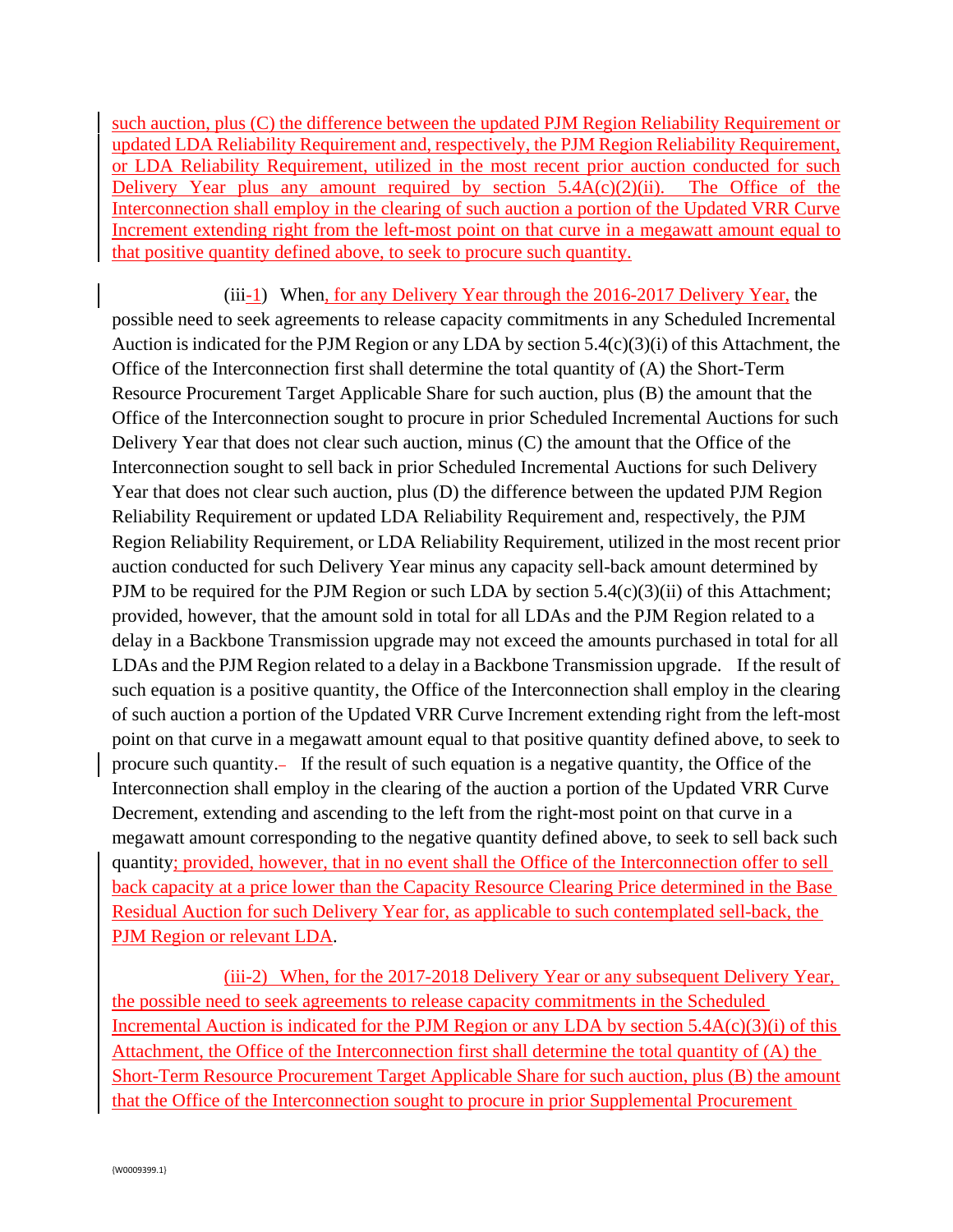Conditional Auctions for such Delivery Year that does not clear such auction, plus (C) the difference between the updated PJM Region Reliability Requirement or updated LDA Reliability Requirement and, respectively, the PJM Region Reliability Requirement, or LDA Reliability Requirement, utilized in the most recent prior auction conducted for such Delivery Year minus (D) any capacity sell-back amount determined by PJM to be required for the PJM Region or such LDA by section 5.4A(c)(3)(ii) of this Attachment; provided, however, that the amount sold in total for all LDAs and the PJM Region related to a delay in a Backbone Transmission upgrade may not exceed the amounts purchased in total for all LDAs and the PJM Region related to a delay in a Backbone Transmission upgrade. If the result of such equation is a positive quantity, the Office of the Interconnection shall employ in the clearing of such auction a portion of the Updated VRR Curve Increment extending right from the left-most point on that curve in a megawatt amount equal to that positive quantity defined above, to seek to procure such quantity. If the result of such equation is a negative quantity, the Office of the Interconnection shall employ in the clearing of the auction a portion of the Updated VRR Curve Decrement, extending and ascending to the left from the right-most point on that curve in a megawatt amount corresponding to the negative quantity defined above, to seek to sell back such quantity; provided, however, that in no event shall the Office of the Interconnection offer to sell back capacity at a price lower than the Capacity Resource Clearing Price determined in the Base Residual Auction for such Delivery Year for, as applicable to such contemplated sell-back, the PJM Region or relevant LDA.

(iv-1) If, for any Delivery Year through the 2016-2017 Delivery Year, none of the tests for adjustment of capacity procurement in subsections (i-1), (ii-1), or (iii-1) is satisfied for the PJM Region or an LDA in a Scheduled Incremental Auction, the Office of the Interconnection first shall determine the total quantity of (A) the Short-Term Resource Procurement Target Applicable Share for such auction, plus (B) the amount that the Office of the Interconnection sought to procure in prior Scheduled Incremental Auctions for such Delivery Year that does not clear such auction, minus (C) the amount that the Office of the Interconnection sought to sell back in prior Scheduled Incremental Auctions for such Delivery Year that does not clear such auction. If the result of such equation is a positive quantity, the Office of the Interconnection shall employ in the clearing of such auction a portion of the Updated VRR Curve Increment extending right from the left-most point on that curve in a megawatt amount equal to that positive quantity defined above, to seek to procure such quantity. If the result of such equation is a negative quantity, the Office of the Interconnection shall employ in the clearing of the auction a portion of the Updated VRR Curve Decrement, extending and ascending to the left from the right-most point on that curve in a megawatt amount corresponding to the negative quantity defined above, to seek to sell back such quantity. If more than one of the tests for adjustment of capacity procurement in subsections  $(i-1)$ ,  $(ii-1)$ , or  $(iii-1)$  is satisfied for the PJM Region or an LDA in a Scheduled Incremental Auction, the Office of the Interconnection shall not seek to procure the Short-Term Resource Procurement Target Applicable Share more than once for such region or area for such auction; provided, however, that in no event shall the Office of the Interconnection offer to sell back capacity at a price lower than the Capacity Resource Clearing Price determined in the Base Residual Auction for such Delivery Year for, as applicable to such contemplated sell-back, the PJM Region or relevant LDA.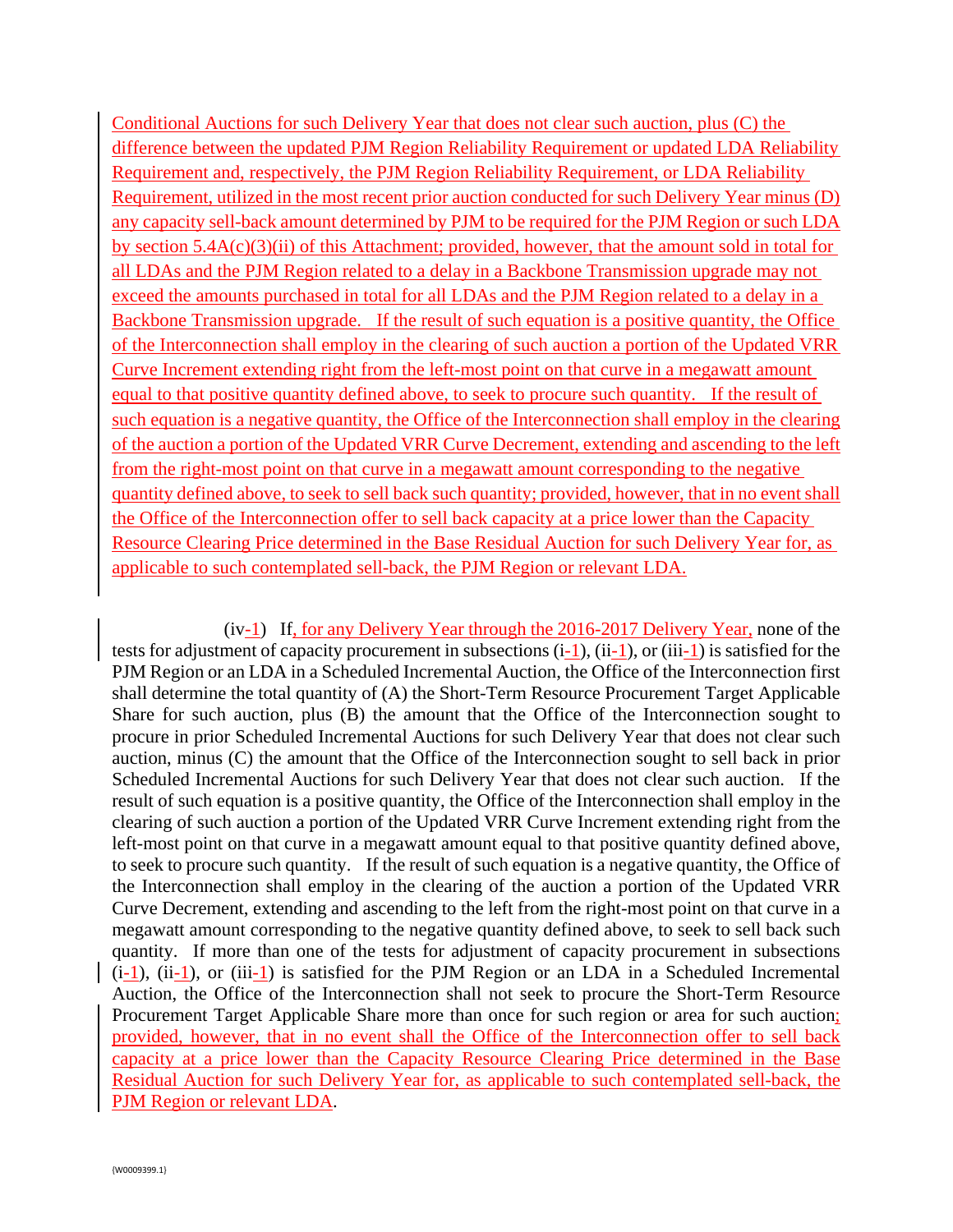(iv-2) If, for the 2017-2018 Delivery Year or any subsequent Delivery Year, none of the tests for adjustment of capacity procurement in subsections (i-2), (ii-2), or (iii-2) is satisfied for the PJM Region or an LDA in the Scheduled Incremental Auction, the Office of the Interconnection first shall determine the total quantity of (A) the Short-Term Resource Procurement Target Applicable Share for such auction, plus (B) the amount that the Office of the Interconnection sought to procure in prior Supplemental Procurement Conditional Incremental Auctions for such Delivery Year that does not clear such auction. The Office of the Interconnection shall employ in the clearing of such auction a portion of the Updated VRR Curve Increment extending right from the left-most point on that curve in a megawatt amount equal to that positive quantity defined above, to seek to procure such quantity. If more than one of the tests for adjustment of capacity procurement in subsections (i-2), (ii-2), or (iii-2) is satisfied for the PJM Region or an LDA in the Scheduled Incremental Auction, the Office of the Interconnection shall not seek to procure the Short-Term Resource Procurement Target Applicable Share more than once for such region or area for such auction.

(v) If PJM seeks to procure additional capacity in an Incremental Auction due to a triggering of the tests in subsections  $(i-1)$ ,  $(ii-1)$ ,  $(iii-1)$  or  $(iv-1)$  (or  $(i-2)$ ,  $(ii-2)$ ,  $(iii-2)$  or (iv-2)), then the Minimum Annual Resource Requirement for such Auction will be equal to the updated Minimum Annual Resource Requirement *(based on the latest DR Reliability Targets)* minus the amount of previously committed capacity from Annual Resources, and the Minimum Extended Summer Resource Requirement for such Auction will be equal to the updated Minimum Extended Summer Resource Requirement *(based on the latest DR Reliability Targets)* minus the amount of previously committed capacity from Annual Resources and Extended Summer Demand Resources. If PJM seeks to release prior committed capacity due to a triggering of the test in subsection (iii) then PJM may not release prior committed capacity from Annual Resources or Extended Summer Demand Resources below the updated Minimum Annual Resource Requirement and updated Minimum Extended Summer Resource Requirement, respectively.

 (vi) If the above tests are triggered for an LDA and for another LDA wholly located within the first LDA, the Office of the Interconnection may adjust the amount of any Sell Offer or Buy Bids otherwise required by subsections (i-1), (ii-1), or (iii-1) (or by subsections (i-2), (ii-2, or (iii-2)) above in one LDA as appropriate to take into account any reliability impacts on the other LDA.

 (vii) The optimization algorithm shall calculate the overall clearing result to minimize the cost to satisfy the Unforced Capacity Obligation of the PJM Region to account for the updated PJM Peak Load Forecast and the cost of committing replacement capacity in response to the Buy Bids submitted, while satisfying or honoring such reliability requirements and constraints, in the same manner as set forth in subsection (a) above.

 (viii) Load Serving Entities may be entitled to certain credits ("Excess Commitment Credits") under certain circumstances as follows: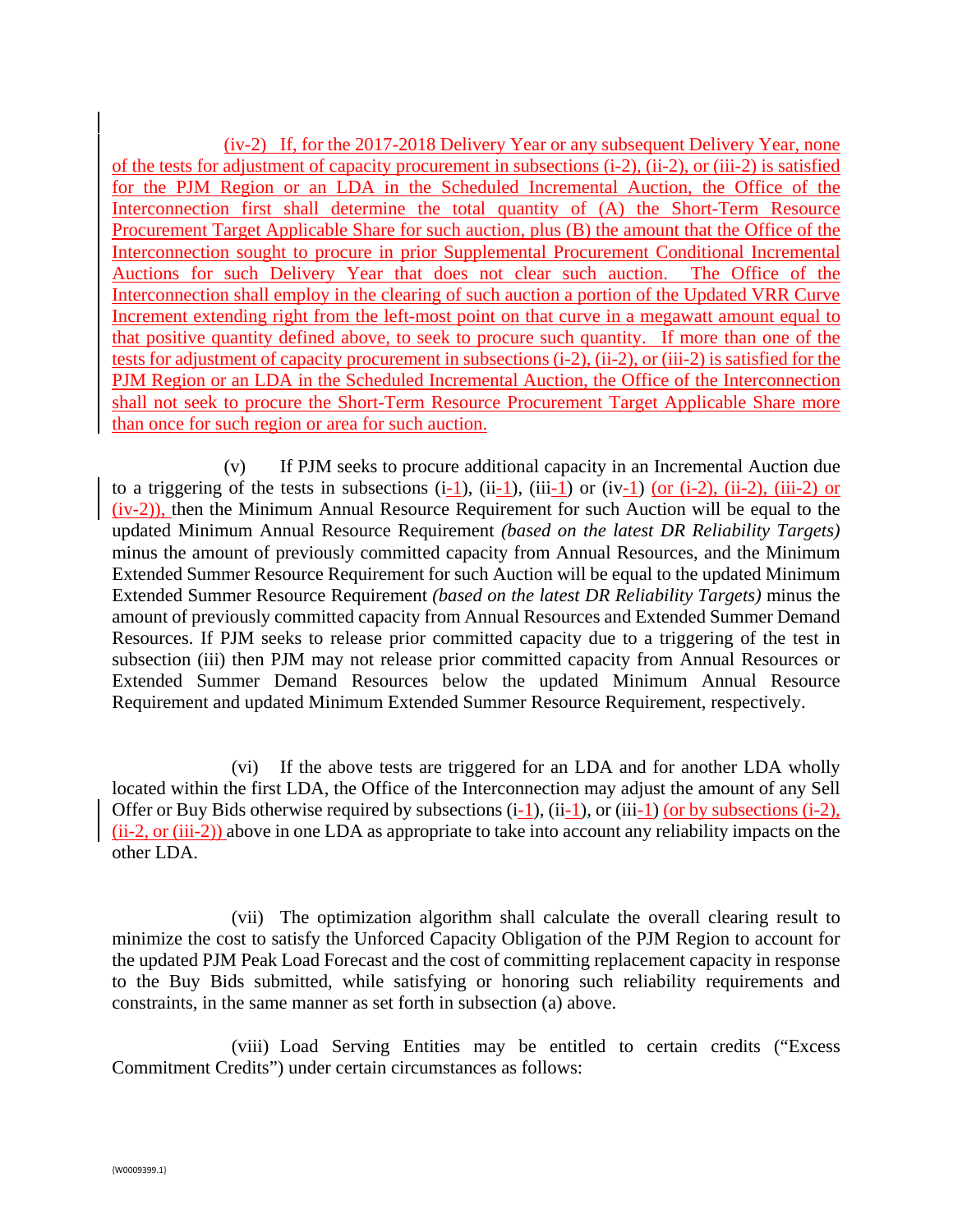- (A) For either or both of the Delivery Years commencing on June 1, 2010 or June 1, 2011, if the PJM Region Reliability Requirement used for purposes of the Base Residual Auction for such Delivery Year exceeds the PJM Region Reliability Requirement that is based on the last updated load forecast prior to such Delivery Year, then such excess will be allocated to Load Serving Entities as set forth below;
- (B) For any Delivery Year beginning with the Delivery Year that commences June 1, 2012, the total amount that the Office of the Interconnection sought to sell back pursuant to subsection (b)(iii-1) or (b)(iii-2) above in the Scheduled Incremental Auction $(s)$  for such Delivery Year that does not clear such auction(s), less the total amount that the Office of the Interconnection sought to procure pursuant to subsections (b)(i) and (b)(ii) above in the Scheduled Incremental Auction(s) and, as applicable, Supplemental Procurement Conditional Auctions for such Delivery Years that does not clear such auctions, will be allocated to Load Serving Entities as set forth below;
- (C) the amount from (A) or (B) above for the PJM Region shall be allocated among Locational Deliverability Areas pro rata based on the reduction for each such Locational Deliverability Area in the peak load forecast from the time of the Base Residual Auction to the time of the Third-Scheduled Incremental Auction (or for Delivery Years through the 2016-2017 Delivery Year, the Third Incremental Auction); provided, however, that the amount allocated to a Locational Deliverability Area may not exceed the reduction in the corresponding Reliability Requirement for such Locational Deliverability Area; and provided further that any LDA with an increase in its load forecast shall not be allocated any Excess Commitment Credits;
- (D) the amount, if any, allocated to a Locational Deliverability Area shall be further allocated among Load Serving Entities in such areas that are charged a Locational Reliability Charge based on the Daily Unforced Capacity Obligation of such Load Serving Entities as of June 1 of the Delivery Year and shall be constant for the entire Delivery Year. Excess Commitment Credits may be used as Replacement Capacity or traded bilaterally.
- c) Backbone Transmission Conditional Incremental Auction

For each Backbone Transmission Conditional Incremental Auction, the optimization algorithm shall consider:

• The quantity and location of capacity required to -address the identified reliability concern that gave rise to the Backbone Transmission Conditional Incremental Auction;